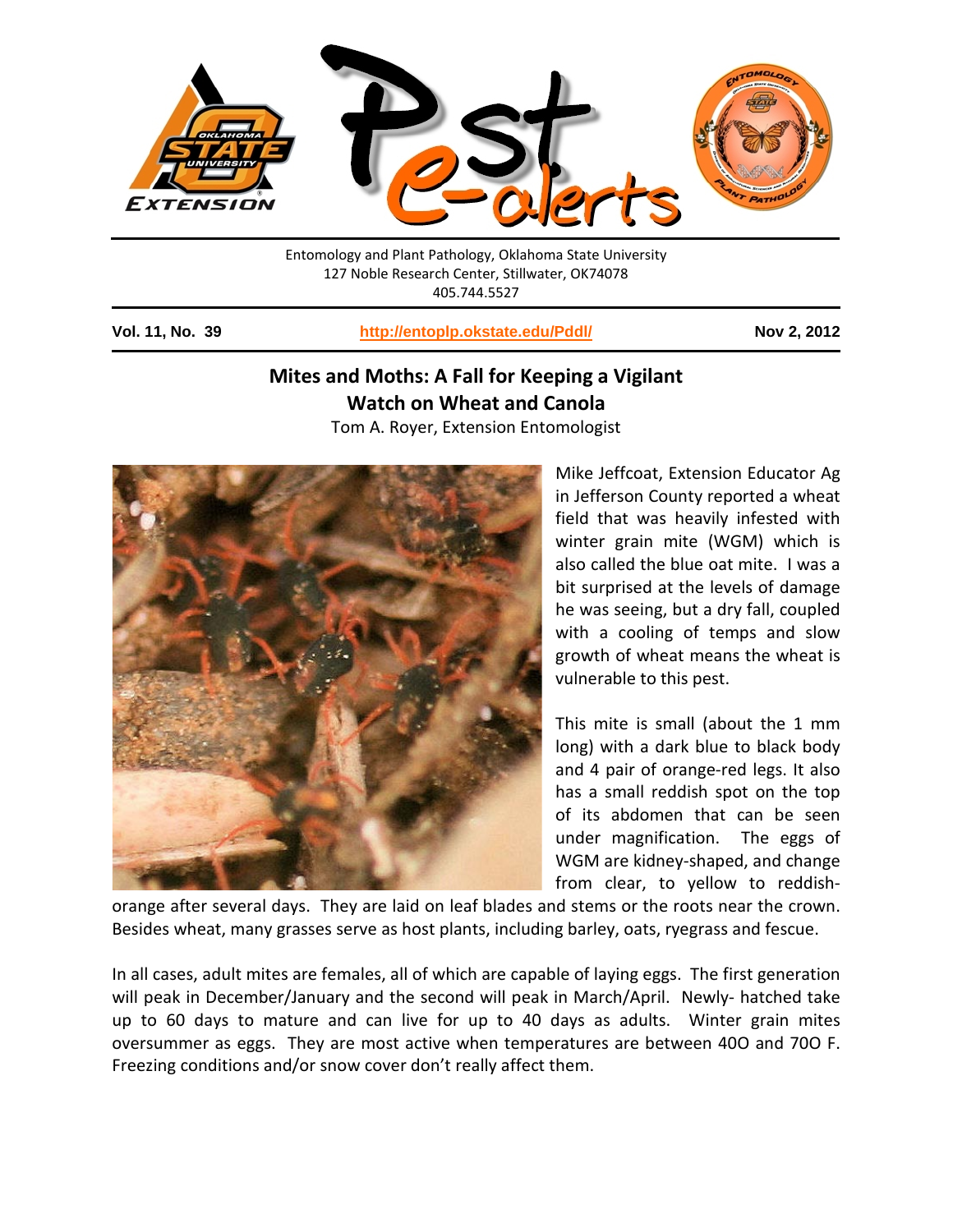

Winter grain mites feed by piercing plant cells in the leaf, which results in "stippling". As injury continues, the leaves take on a characteristic grayish or silverish cast and could be mistaken for injury due to herbicide. Winter grain mites are more likely to cause injury in wheat if it is already stressed due to lack of moisture or nutrients. Winter grain mites are light sensitive and tend to avoid bright, sunny days and windy days, so adjust your scouting accordingly. On still, cloudy days or early morning/evening, they will be active on the plants and can easily be counted. On sunny or windy days, they will be found under the soil surface (up to a couple of inches) or massed under dirt clods.

Winter grain mites are more common in fields of continuous wheat and they are reported to do better in fields that have a minimum amount of tillage applied to them. Winter grain mites do not typically cause extreme injury unless present in excessive numbers and plant growing conditions do not sustain rapid growth of wheat foliage, such as when an infestation is coupled with nitrogen deficiency or under drought stress. While WGM pests can damage wheat even under normal growing conditions, it takes large numbers to justify an insecticide application for their control. There is no established threshold for WGM; my best "guestimation" is to treat when injury symptoms are visible and mite numbers exceed 10 per plant.

There are few insecticides that include WGM on the label, but they can probably be controlled with other products registered for use in wheat.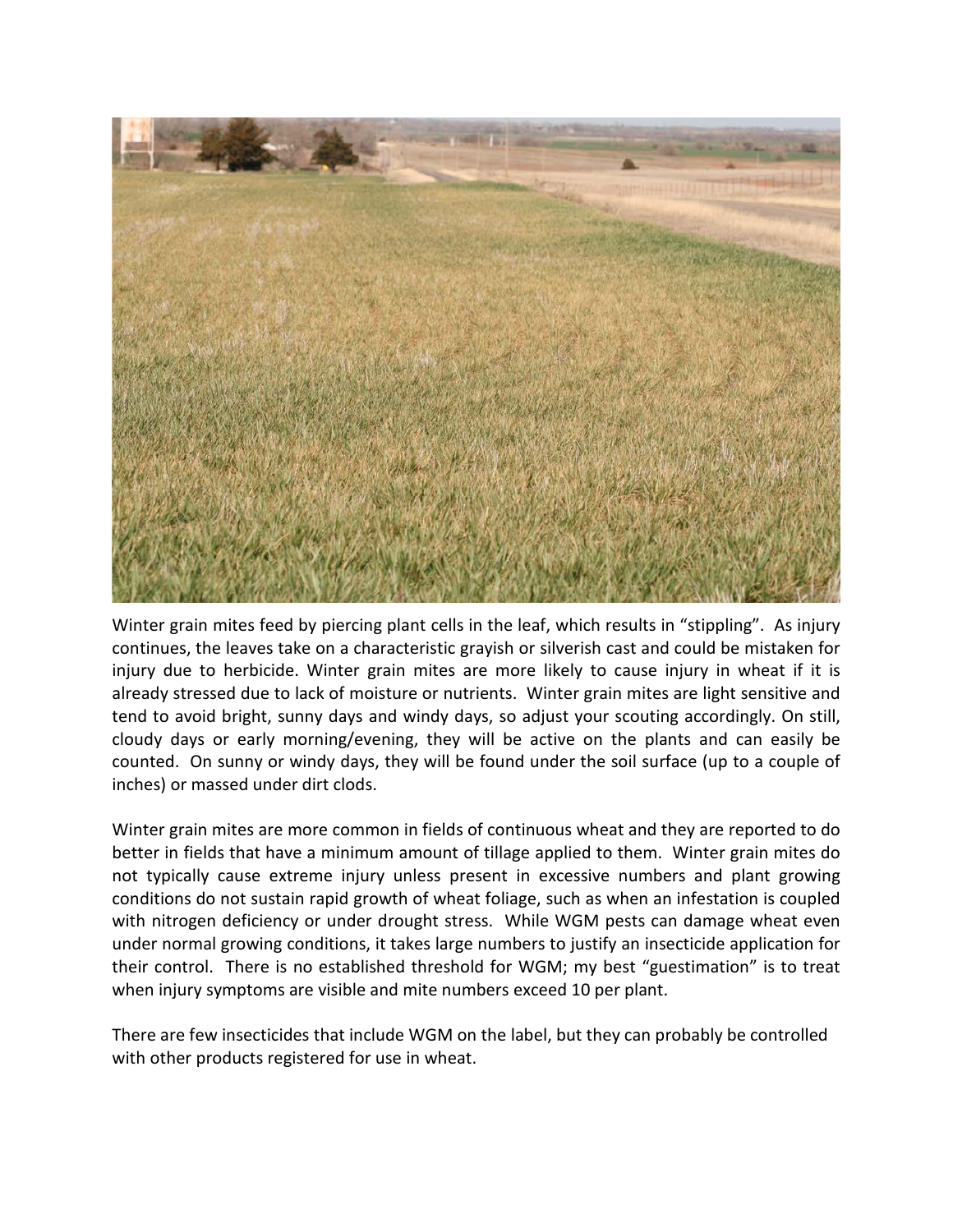Check CR-7194, *Management of Insect and Mite Pests in Small Grains* for registered insecticides, application rates, and grazing/harvest waiting periods. It can be obtained online at <http://pods.dasnr.okstate.edu/docushare/dsweb/Get/Document-2601/CR-7194web2008.pdf>

I have also received reports of some canola fields that were infested with diamondback moths. This infestation on seedlings is turning out to be a "regular" occurrence in winter canola country.

The diamondback moth is a small, gray and brown moth that measures ½ inches. When resting, the wings fold over the body in a roof like position. Male moths have three diamondshaped markings on their folded forewings, which is how it got its name (right). Female moths lay oval flattened eggs measuring 0.44 mm in



groups of 1-8 eggs which will hatch in 5-6 days. One female will lay an average of 150 eggs.

Newly hatched larvae are light green with a green head, and become progressively darker as they mature. They develop through four instars and measure about ½ inches long when full grown. Larvae create a loose, silken cocoon that they attach to the plant and pupate within. They can complete a lifecycle in about 32 days, depending on temperature. Typically a scout will find all life stages at the same time within a field. One distinct feature of this caterpillar is that it will thrash violently back and forth and drop from the plant on a silk strand when disturbed.



When larvae first hatch, they feed by leaf mining. Small larvae chew small irregular windowpane areas on a leaf (left). As they get larger, they can destroy entire leaves leaving only the veins.

Scout for diamondback moth by examining individual plants in several areas of the field. You may have to examine the plants very closely, because these caterpillars like to dig themselves in and hide. We don't have published thresholds